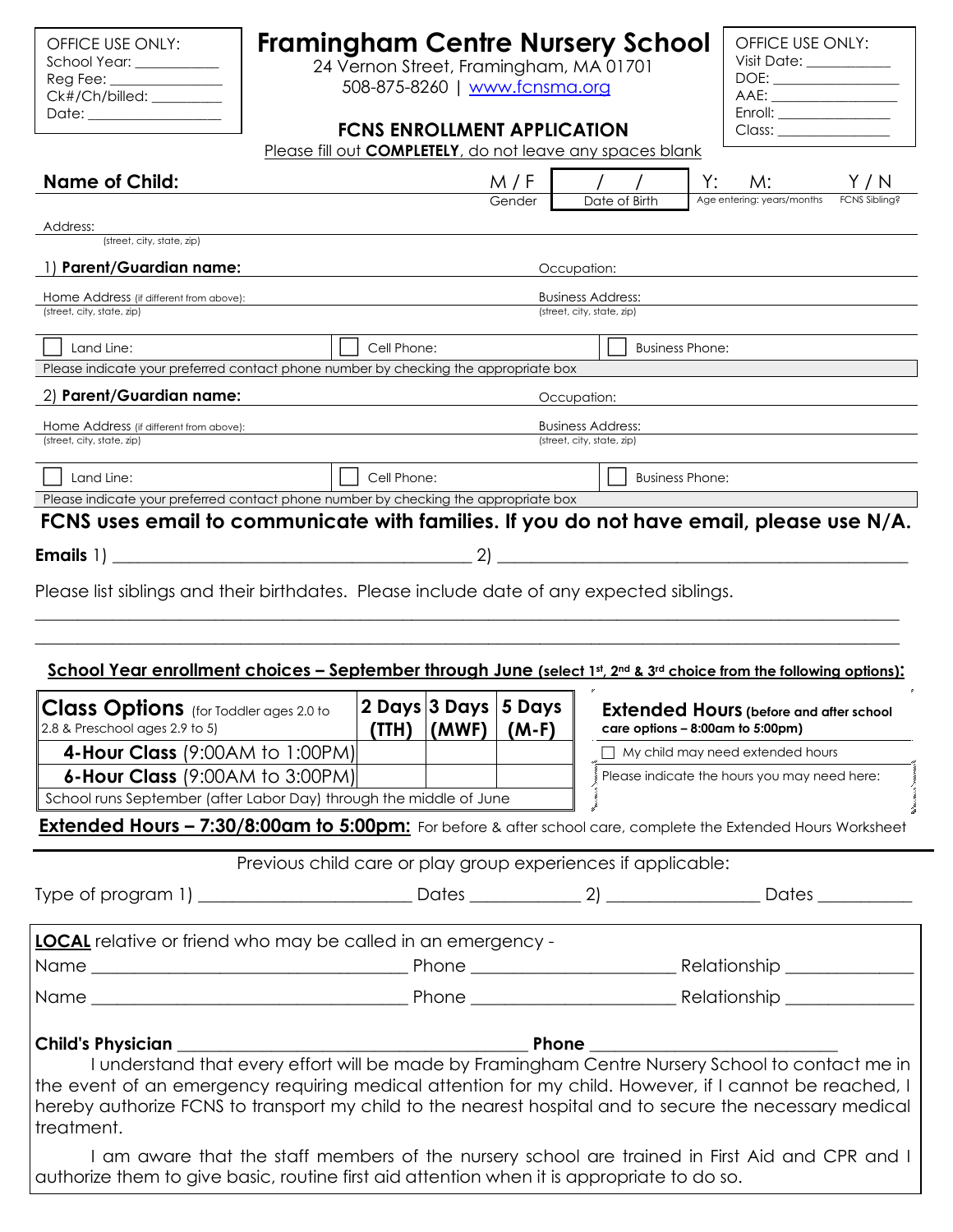**A child with special needs may be eligible for special assistance.** If you feel your child has such needs, please inform us of them on this application or come in to talk with us about your concerns. Please share with us any therapeutic, educational, social, and support services that your child is currently receiving.

**Are there any special conditions or needs about which the school should be aware (asthma, allergies, hearing, speech, etc.)?** Check if not applicable

**Should there be any limitations on your child's participation in our school program?** Yes\_\_\_ No\_\_\_ If yes, please explain.

**Your child's major past illnesses, including communicable diseases, if any.** 

**Please give a brief description of your child as you see him/her.** Include any information that you feel will help the teachers to better understand and work with your child (recent moves, serious losses, fears, dislikes, favorite toys, behavioral characteristics, typical responses to new situations, toileting habits, words, etc.).

**Describe your child's attributes briefly for identification purposes** (height, weight, color of hair, color of eyes and any identifying marks).

Each child's school experience will be somewhat different. **What do you hope that your child will gain from this year in nursery school?** 

Framingham Centre Nursery School will not discriminate on the basis of race, gender, age, religion, cultural heritage, national origin, political beliefs, marital status, sexual orientation, or disability. This policy will apply to admission, tuition and employment practices. Every child will be granted equal rights, privileges and opportunities to participate in all activities. Our enrollment procedure is consistent with the Americans with Disabilities Act.

#### **FCNS permissions (must be completed to process application):**

| Yes<br>No <sub>l</sub> | I give my permission, with prior knowledge and consultation with the staff, for FCNS to obtain<br>information about my child's developmental needs through the use of observations or<br>evaluations by specialists should the school feel it beneficial. |
|------------------------|-----------------------------------------------------------------------------------------------------------------------------------------------------------------------------------------------------------------------------------------------------------|
| $Yes \Box$             | give my permission to have my child participate in classroom observations that may be made<br>on occasion by selected educators or college students.                                                                                                      |
| No<br>Yes <sub>l</sub> | I give my permission for my family's contact information to appear in a school directory intended                                                                                                                                                         |
| No                     | for the private use by FCNS families only.                                                                                                                                                                                                                |
|                        | $\Box$ I agree to pay the \$100 non-refundable registration fee to be billed upon acceptance into FCNS.                                                                                                                                                   |

### **Parent Signature \_\_\_\_\_\_\_\_\_\_\_\_\_\_\_\_\_\_\_\_\_\_\_\_\_\_\_\_\_\_\_\_\_\_\_\_\_\_\_\_\_\_\_\_\_\_\_\_\_Date \_\_\_\_\_\_\_\_\_\_\_\_\_\_\_\_\_\_\_\_\_\_\_\_**